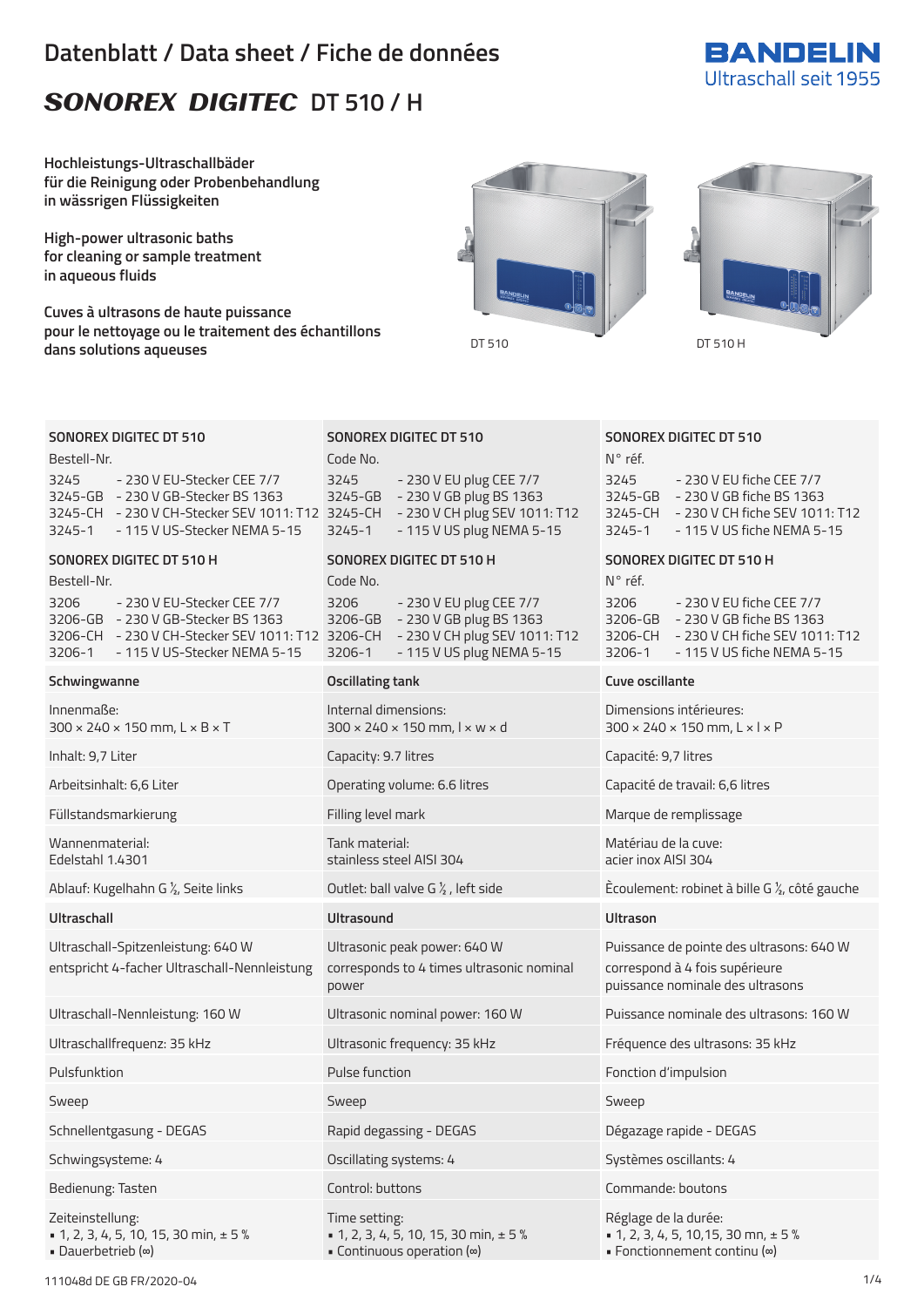

| Temperierung - DT 510 H                                                                             |                     | Temperature control - DT 510 H |                                                                                                                          |                   | Réglage de température - DT 510 H |                                                                                                                        |                   |                    |
|-----------------------------------------------------------------------------------------------------|---------------------|--------------------------------|--------------------------------------------------------------------------------------------------------------------------|-------------------|-----------------------------------|------------------------------------------------------------------------------------------------------------------------|-------------------|--------------------|
| Einstellbarer Temperaturbereich: 20 - 80 °C                                                         |                     |                                | Adjustable temperature range: 20 - 80 °C                                                                                 |                   |                                   | Plage de température réglable: 20 à 80 °C                                                                              |                   |                    |
| Heizleistung: 400 W                                                                                 |                     |                                | Heating power: 400 W                                                                                                     |                   |                                   | Puissance de chauffage: 400 W                                                                                          |                   |                    |
| Schutz vor Siedeverzug                                                                              |                     |                                | Protection against retardation of boiling                                                                                |                   |                                   | Protection contre retardement l'ébullition                                                                             |                   |                    |
| Trockenlaufschutz der Heizung                                                                       |                     |                                | Dry run protection of heating                                                                                            |                   |                                   | Protection contre le fonctionnement à sec du<br>chauffage                                                              |                   |                    |
| Gehäuse                                                                                             |                     |                                | Housing                                                                                                                  |                   |                                   | <b>Boîtier</b>                                                                                                         |                   |                    |
| Außenmaße:<br>(ohne Griffe und Kugelhahn)<br>$325 \times 265 \times 300$ mm, $L \times B \times H$  |                     |                                | <b>External dimensions:</b><br>(without handles and ball valve)<br>$325 \times 265 \times 300$ mm, $1 \times w \times h$ |                   |                                   | Dimensions extérieures:<br>(sans poignées et robinet à bille)<br>$325 \times 265 \times 300$ mm, $L \times 1 \times H$ |                   |                    |
| Gehäusematerial:<br>Edelstahl 1.4301                                                                |                     |                                | Housing material:<br>stainless steel AISI 304                                                                            |                   |                                   | Matériau du boîtier:<br>acier inox AISI 304                                                                            |                   |                    |
| Griffe: an den Seiten                                                                               |                     |                                | Handles: on sides                                                                                                        |                   |                                   | Poignées: en cotés                                                                                                     |                   |                    |
| Schutzgrad: IP 33                                                                                   |                     |                                | Degree of protection: IP 33                                                                                              |                   |                                   | Indice de protection: IP 33                                                                                            |                   |                    |
| Stromversorgung                                                                                     |                     |                                | Power supply                                                                                                             |                   |                                   | Alimentation électrique                                                                                                |                   |                    |
| Betriebsspannung: 230 V ~ (± 10 %), 50/60 Hz<br>alternativ 115 V~ (± 10 %), 50/60 Hz                |                     |                                | Mains supply: 230 V ~ (± 10 %), 50/60 Hz<br>alternatively 115 V ~ (± 10 %), 50/60 Hz                                     |                   |                                   | Tension de service: 230 V~ (± 10 %), 50/60 Hz<br>alternative 115 V ~ (± 10 %), 50/60 Hz                                |                   |                    |
| Stromaufnahme:<br>DT 510: $230 V - 0,7 A$ ; 115 V - 1,4 A<br>DT 510 H: 230 V - 2,5 A; 115 V - 4,9 A |                     |                                | Current consumption:<br>DT 510: $230 V - 0.7 A$ ; 115 V - 1.4 A<br>DT 510 H: 230 V - 2.5 A; 115 V - 4.9 A                |                   |                                   | Consommation de courant:<br>DT 510: $230 V - 0.7 A$ ; 115 V - 1.4 A<br>DT 510 H: 230 V - 2,5 A; 115 V - 4,9 A          |                   |                    |
| Ableitstrom: < 3,5 mA                                                                               |                     |                                | Leakage current: < 3.5 mA                                                                                                |                   |                                   | Courant de fuite: < 3,5 mA                                                                                             |                   |                    |
| Netzkabel: fest am Gerät, 2 m                                                                       |                     |                                | Mains cable: fixed on the device, 2 m                                                                                    |                   |                                   | Câble d'alimentation: fixée sur le dispositif, 2 m                                                                     |                   |                    |
| Schutzklasse: I                                                                                     |                     |                                | Protection class: I                                                                                                      |                   |                                   | Classe de protection: I                                                                                                |                   |                    |
| Aufstellungsbedingungen                                                                             |                     |                                | <b>Environmental conditions</b>                                                                                          |                   |                                   | <b>Conditions d'installation</b>                                                                                       |                   |                    |
| Zulässige Umgebungstemperatur: 5 - 40 °C                                                            |                     |                                | Permissible ambient temperature: 5 - 40 °C Température ambiante autorisée: 5 à 40 °C                                     |                   |                                   |                                                                                                                        |                   |                    |
| Zulässige relative Feuchte bis 31 °C: 80 %                                                          |                     |                                |                                                                                                                          |                   |                                   | Permissible relative humidity to 31 °C: 80 % Humidité relative admise jusqu'à 31 °C: 80 %                              |                   |                    |
| Zulässige relative Feuchte bis 40 °C: 50 %                                                          |                     |                                |                                                                                                                          |                   |                                   | Permissible relative humidity to 40 °C: 50 % Humidité relative admise jusqu'à 40 °C: 50 %                              |                   |                    |
| Versandinformationen                                                                                |                     |                                | Shipping information                                                                                                     |                   |                                   | Informations d'expédition                                                                                              |                   |                    |
| Gewicht kg:<br>DT 510<br>DT 510 H                                                                   | netto<br>7,1<br>7,2 | brutto<br>8,9<br>8,9           | Weight kg:<br>DT 510<br>DT 510 H                                                                                         | net<br>7.1<br>7.2 | gross<br>8.9<br>8.9               | Poids kg:<br>DT 510<br>DT 510 H                                                                                        | net<br>7.1<br>7.2 | brut<br>8.9<br>8.9 |
| Verpackung:<br>$450 \times 390 \times 375$ mm, $L \times B \times H$                                |                     |                                | Packing:<br>$450 \times 390 \times 375$ mm, $1 \times w \times h$                                                        |                   |                                   | Emballage:<br>$450 \times 390 \times 375$ mm, $L \times l \times H$                                                    |                   |                    |
| Medizinprodukt Klasse I                                                                             |                     |                                | Medical device class I                                                                                                   |                   |                                   | Dispositif médical de classe I                                                                                         |                   |                    |
| Gewährleistung: 2 Jahre                                                                             |                     |                                | Warranty period: 2 years                                                                                                 |                   |                                   | Garantie: 2 ans                                                                                                        |                   |                    |
| Zubehör                                                                                             |                     |                                | <b>Accessories</b>                                                                                                       |                   |                                   | <b>Accessoires</b>                                                                                                     |                   |                    |
| Deckel D 510<br>Edelstahl<br>bei Verwendung von Einhängekörben<br>Bestell-Nr. 3008                  |                     |                                | Lid D 510<br>stainless steel<br>when using insert baskets<br>Code No. 3008                                               |                   |                                   | Couvercle D 510<br>acier inox<br>en cas de l'utilisation le panier à accrocher<br>N° réf. 3008                         |                   |                    |
| Deckel D 10 T<br>Edelstahl<br>bei Verwendung von Einsatzkörben<br>Bestell-Nr. 3061                  |                     |                                | Lid D 10 T<br>stainless steel<br>when using inset baskets<br>Code No. 3061                                               |                   |                                   | Couvercle D 10 T<br>acier inox<br>en cas de l'utilisation le panier d'insertion<br>N° réf. 3061                        |                   |                    |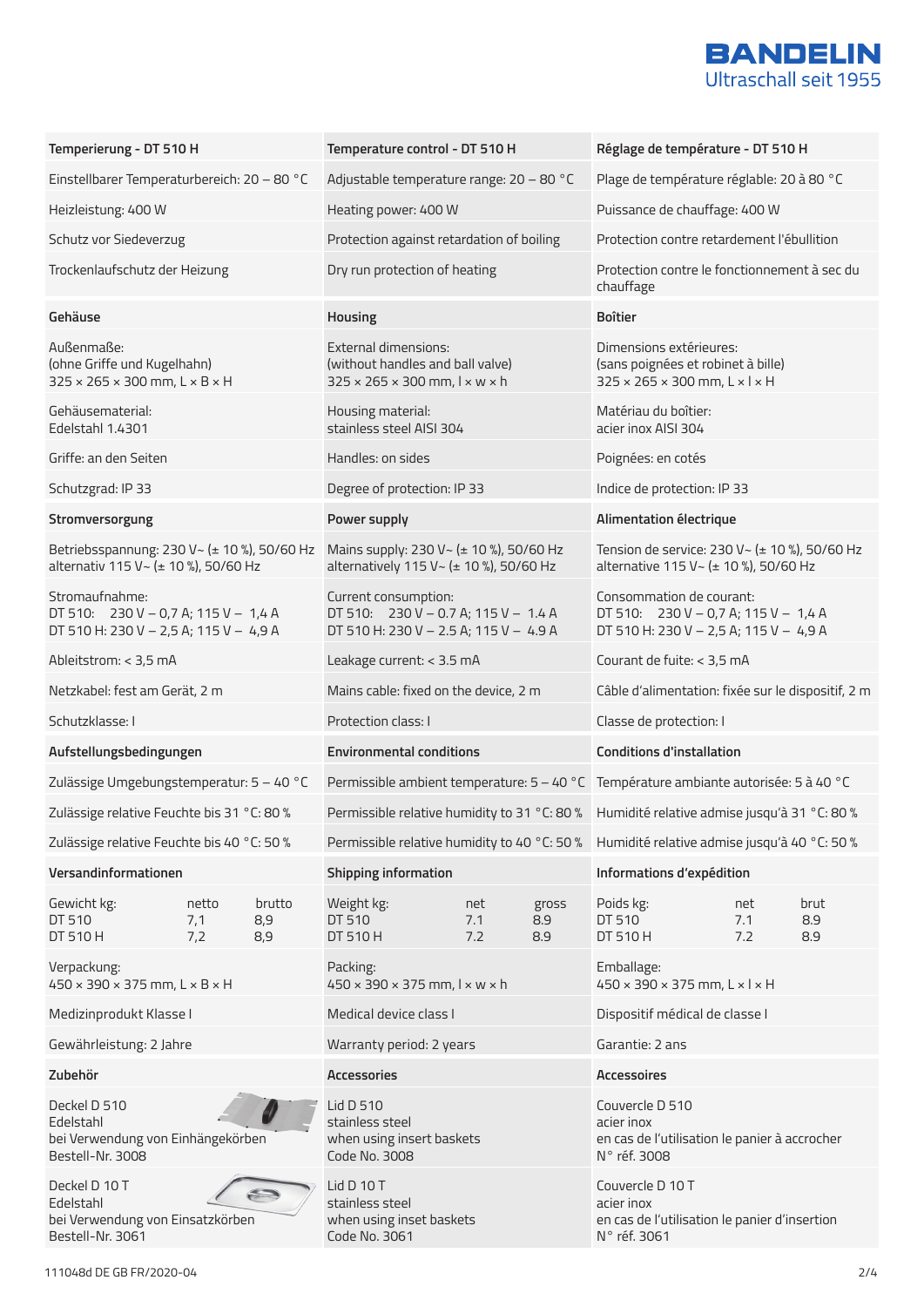

Einhängekorb K 10 Edelstahl 250 × 195 × 50 mm, L×B×T Maschenweite 5 × 5 mm Nutzlast max. 10 kg Bestell-Nr. 359 Einhängewanne KW 10-0 Kunststoff PP ungelocht mit Deckel innen 242 × 182 × 135 mm, L×B×T Bestell-Nr. 3053 Gerätehalter GH 10 Edelstahl 260 × 200 mm, L×B Nutzlast max. 10 kg Bestell-Nr. 292 Laborkolbenhalter ZF 10 Edelstahl zur flexiblen Fixierung im Einhängekorb Bestell-Nr. 3524 Einspritzdüsenhalter ED 9 Edelstahl 8 Löcher Ø je 9,5 mm 8 Löcher Ø je 5,5 mm 8 Löcher Ø je 4,5 mm 8 Löcher Ø je 3,5 mm Bestell-Nr. 183 Folientestrahmen FT 14 Edelstahl Prüfen von Ultraschallbädern 220 × 380 mm, L×B Bestell-Nr. 3084 Lochdeckel DE 510 Edelstahl für 4 Einsatzbecher Bestell-Nr. 3038 Einsatzbecher SD 06 Glas, 600 ml Ø 84 mm, Höhe 125 mm mit Ring, Deckel Bestell-Nr. 330 Einsatzbecher PD 06 Kunststoff, 600 ml Ø 86 mm, Höhe 125 mm mit Ring, Deckel Bestell-Nr. 299 Einsatzbecher EB 05 Edelstahl, 600 ml Ø 88 mm, Höhe 110 mm mit Ring, Deckel Bestell-Nr. 340 Ring GR 06 Bestell-Nr. 7505

Insert basket K 10 stainless steel 250 × 195 × 50 mm, l×w×d mesh size  $5 \times 5$  mm max. load 10 kg Code No. 359 Insert tub KW 10-0

polypropylene non-perforated with lid int. 242 × 182 × 135 mm, l×w×d Code No. 3053

Utensil holder GH 10 stainless steel 260 × 200 mm, l×w max. load 10 kg Code No. 292

Holder for laboratory flasks ZF 10 stainless steel for flexible fixing into the insert basket Code No. 3524

Injector holders ED 9 stainless steel 8 holes dia. 9.5 mm each 8 holes dia. 5.5 mm each 8 holes dia. 4.5 mm each 8 holes dia. 3.5 mm each Code No. 183

Frame for foil test FT 14 stainless steel checking of ultrasonic baths 220 × 380 mm, l×w Code No. 3084

Positioning lid DE 510 stainless steel for 4 inset beakers Code No. 3038

Inset beaker SD 06 glass, 600 ml dia. 84 mm, height 125 mm with ring, lid Code No. 330

Inset beaker PD 06 plastic, 600 ml dia. 86 mm, height 125 mm with ring, lid Code No. 299

Inset beaker EB 05 stainless steel, 600 ml dia. 88 mm, height 110 mm with ring, lid Code No. 340

Ring GR 06 Code No. 7505 Panier à accrocher K 10 acier inox 250 × 195 × 50 mm, L×l×P largeur de mailles 5 × 5 mm charge utile max. 10 kg N° réf. 359

Cuve d'insertion KW 10-0 polypropylène non perforée avec couvercle int. 242 × 182 × 135 mm, L×l×P N° réf. 3053

Porte-utensile GH 10 acier inox 260 × 200 mm, L×l charge utile max. 10 kg N° réf. 292

Fixation pour flacons de laboratoire ZF 10 acier inox pour une fixation flexible dans le panier à accrocher N° réf. 3524

Supports pour injecteurs ED 9 acier inox 8 trous Ø 9,5 mm chacun 8 trous Ø 5,5 mm chacun 8 trous Ø 4,5 mm chacun 8 trous Ø 4,5 mm chacun N° réf. 183

Cadre pour test à la feuille FT 14 acier inox contrôle de cuve à ultrasons 220 × 380 mm, L×l N° réf. 3084

Couvercle de position DE 510 acier inox pour réception de 4 béchers d'insertion N° réf. 3038

Bécher d'insertion SD 06 verre, 600 ml Ø 84 mm, hauteur 125 mm avec bague, couvercle N° réf. 330

Bécher d'insertion PD 06 plastique, 600 ml Ø 86 mm, hauteur 125 mm avec bague, couvercle N° réf. 299

Bécher d'insertion EB 05 acier inox, 600 ml Ø 88 mm, hauteur 110 mm avec bague, couvercle N° réf. 340

Bague GR 06 N° réf. 7505